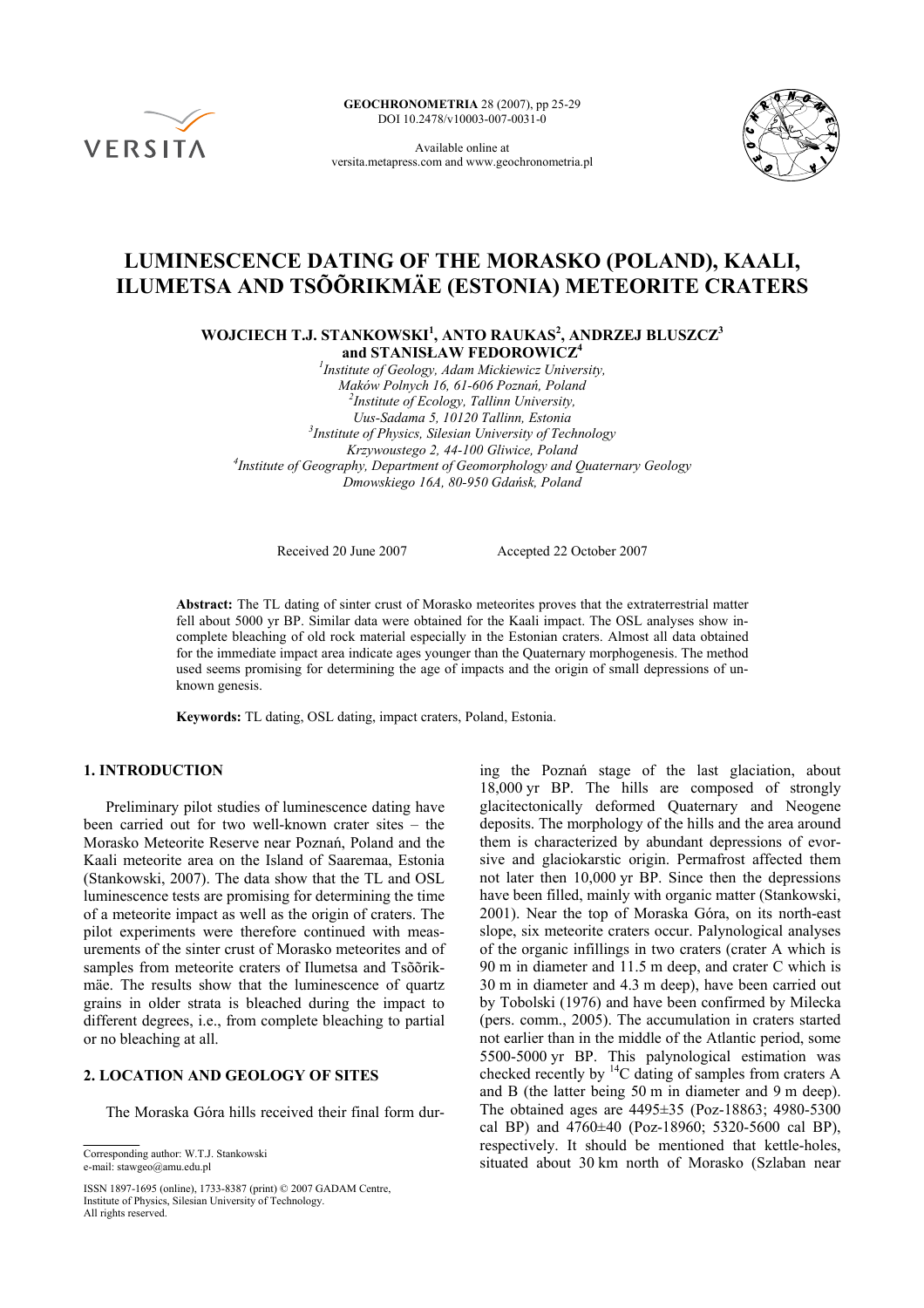Oborniki) along the plausible trajectory of the meteorite impact, contain a peat layer (at the depth 100-80 cm) that has been dated as 5070±40 (Poz-7005; 5720-5920 cal BP) at the bottom, and as 4750±40 (Poz-7004; 5320-5590 cal BP) at the top, and that this peat layer shows a relatively high concentration of magnetic spherules (Stankowski *et al.*, 2006). In our opinion it is synchronous with the Morasko meteorite fall. Anyway all data indicate that the Morasko impact craters are geologically young. The topographic and morphogenetic situation of Morasko and Szlaban sites were presented in two papers (Stankowski, 2001; Stankowski *et al*., 2006).

The Estonian sites are situated in a different geological and geomorphological setting (their geological and topographical situation were discussed in several papers – Reinvald, 1933; Tiirmaa, 1994; Raukas *et al*., 2001; Raukas, 2002). The Kaali craters, nine together, on the Island of Saaremaa have been formed in Silurian dolomites covered by a thin Quaternary stratum (Reinvald, 1933; Tiirmaa, 1994; Raukas *et al*., 2005). The largest crater has a diameter 110 m and is occupied by a small lake, named Lake Kaali. The diameter of the lake depends on the seasonal water level and ranges from 30 to 60 m. The water depth is 1-6 m, and the maximum thickness of the lake sediments is 5.8 m. The smaller craters, locally known as dry lakes, are 1-4 m deep hollows with diameters between 12 and 14 m. Probably several small craters may remain undiscovered.

The glacial topography in this area developed more than ~11,700 yr BP (Marini *et al.*, 2004; Raukas, 2004; Raukas and Stankowski, 2005). A large part of Saaremaa was flooded by the waters of the Baltic See during the Early Holocene but during the last 8000 years the Kaali area no longer has been in the marine realm. The age of the Kaali meteorite impact is still under discussion; range from more than 7500 to 1500 yr BP, but considering palynological analyses and the radiocarbon dates on craters' infillings, the craters are at least 4000 yr old (Raukas and Laigna, 2005; Raukas *et al.*, 2005).

The Ilumetsa and Tsõõrikmäe impact sites are both situated in the south-eastern part of Estonia, where the glacial relief was created some 13,000 yr ago (Raukas, 2004; Raukas and Stankowski, 2005). The thicknesses of the Quaternary sediments that cover Middle –Devonian sandstones, are between a few and a few dozen of meters. At Ilumetsa, at least three craters are present. Põrguhaud, the largest one, has a diameter of 75-80 m at the top of the uplifted rim, and is 12.5 m deep. The crater is partly filled with a thin layer of gyttja and peat that is up to 2 m thick. Radiocarbon ages of 6030±100 (TA-310; 6600- 7250 cal BP) and 5910±100 (TA-752; 6450-7000 cal BP) yr BP from the lowermost organic layer and palynological evidence suggest that the impact took place some 7000 14C yr BP. Not far to South of Põrguhaud the next crater is present; it is  $~60 \text{ m}$  in diameter and  $~10 \text{ m}$  deep, but does not show rim walls. Its bottom is covered by  $\sim$ 2 m thick sandy diluvium. Investigation of glassy spherules in nearby Meenikunno bog suggest, that the Ilumetsa craters were formed about 6600 yr ago (Raukas *et al.*, 2001).

The oldest meteorite crater of the Quaternary age in Estonia is located at Tsõõrikmägi near Räpina town (see

Raukas, 2002). Its mound is flattened, but a ring structure is well preserved. The diameter of the crater at the top of the mound is 38-40 m, and its depth from the highest point of the rim is 5.5 m. The crater is located in the reddish-brown basal till. The peat in the depression is 4.5 m thick and, according to the palynological and radiocarbon data, the age of the crater is about 9500 yr (Raukas, 2002).

## **3. THE LUMINESCENCE DATING**

The impact dates obtained earlier were verified by optically stimulated luminescence (OSL) and thermoluminescence (TL) dating, to establish the ages of the last events zeroing luminescence signal of the quartz grains. The high temperatures and pressures occurring during the meteorite impact should induce bleaching and the luminescence ages should therefore coincide with the ages of the craters.

The cores of the organic infilling and the mineral substratum were recovered from the two Morasko craters thanks to the co-operation with the GeoForschungsZentrum in Potsdam, where the cores were also examined. The bottom of Crater A consists of deformed Neogene sediments ("Poznań Series", not younger than 5 million yr) and that of Crater B consists of Quaternary sediments (not younger than 18,000 yr BP; probably much older in fact).

The OSL ages of 101 individual aliquots of quartz extracts from the crater's bottom material were established by means of the SAR protocol (Stankowski, 2007). The distribution of ages is given in **Fig 1**.

The OSL results thus indicate a bleaching event not before 10,000 yr BP. As seen from the distribution, the bleaching did not affect all the grains to the same extent and some still have a part of the luminescence acquired before. This should be kept in mind as an important factor influencing the dating results and their interpretation.

The TL dating method was applied to the sinter crust of Morasko meteorites. This very resistant meteorite "skin" (a few millimetres to a few centimetres thick),



**Fig. 1.** *The distribution of the ages of aliquots. A total number of 101 quartz aliquots from bottom sediments of both craters have been dated. Each aliquot consisted of ca. 0.5 mg of quartz grains of the size between 125-200 µm.*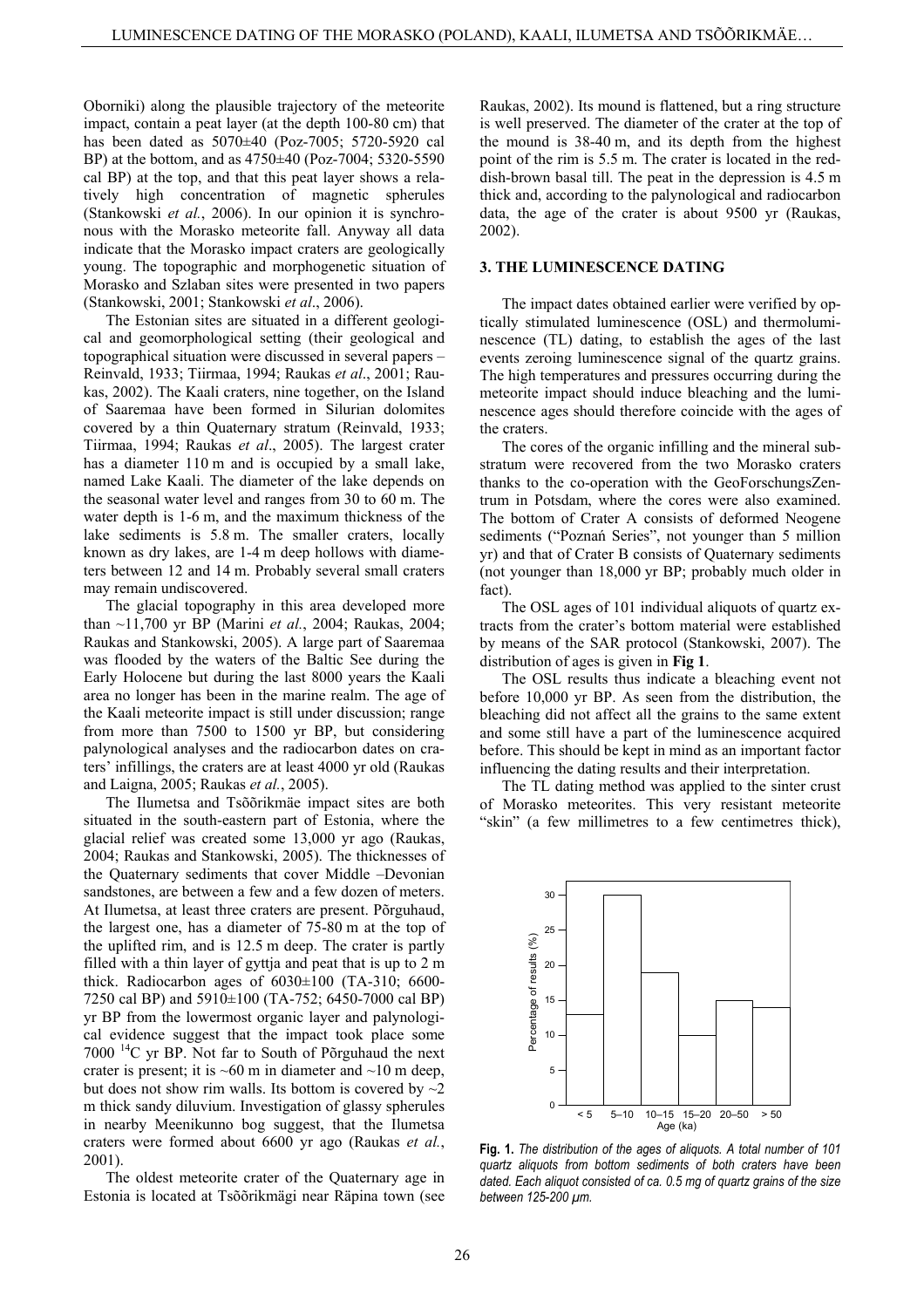being the effect of increased temperature and later weathering processes in the substratum rocks, was sampled from four meteorites of different sizes (**Table 1**).

The obtained TL ages of the four meteorite skins are the same within the reported uncertainties, yielding an average value of 5.25±0.60 ka. This is consistent with the previous palynological and radiocarbon age evaluations for the Morasko Meteorite fall (Stankowski, 2001, Stankowski *et al.*, 2006), and with the OSL results presented above.

The Estonian sites of the meteorite craters in Kaali, Ilumetsa and Tsõõrikmäe were dated by both TL and OSL methods. For the TL dating the multiple-aliquot regenerative-dose protocol was applied, whereas the single-aliquot regenerative-dose (SAR) protocol was applied for the OSL dating (see **Tables 2-4** for results). Independent data (Raukas and Stankowski, 2005) estimate the age of the glacial relief (after ice sheet recession) at these sites to 11.7 ka, 13.0 ka and 13.0 ka respectively.

OSL SAR results obtained for aliquots extracted from sample EeKal c  $2/8(37)$  from crater  $2/8$  were very much scattered – 12 ages range from  $4.66\pm0.18$  to  $32.8\pm1.2$  ka with traces of concentration around 8.70±0.78 ka. The scatter is also visible in the TL dating result burdened with a higher uncertainty (methodological problems have been discussed in Fedorowicz, 2006).

Most quartz grains from samples of the Ilumetsa craters were poorly bleached. The OSL age of the glacial sediment from the immediate surrounding of the Main Crater (EeIl 4/25) predates the ice sheet recession and is related to the preceding exposure of quartz grains to light. The OSL results obtained on single aliquots of quartz extracts from samples of disintegrated sandstone (EeIl s 2/12, EeIl s 2/14, EeIl r 5/28) are distributed between 50 and 200 ka and show a distinct concentration around 100-130 ka that is probably not relevant to the meteorite impacts. Only two samples, namely EeIl 3/23 and EeIl cs 1/4, yield OSL ages that may be related to the fall of meteorites. The first of the two is the only sample bleached relatively well; the SAR results are contained within a range from  $8.11 \pm 0.71$  to  $15.4 \pm 1.5$  ka.

**Table 1.** *TL ages of "metskin" material – approximate time of the fall.*

| <b>Information</b> | <b>Meteorite</b> |             |             |               |  |
|--------------------|------------------|-------------|-------------|---------------|--|
|                    | 1                | 2           | 3           | 4             |  |
| Date of            | Sept. 11.        | Sept. 22.   | Oct. 5.     | Sept. 26,     |  |
| finding            | 2006             | 2006        | 2006        | 2006          |  |
| Depth below        | 70 cm/           | 55 cm/      | 70 cm/      | 80 cm/        |  |
| surface/mass       | 164 kg           | 11 kg       | 10.5 kg     | 21 kg         |  |
| <b>Metskin</b>     | Silty till       | Silty till  | Silty sand  | Silty sand    |  |
| material           |                  |             |             | and gravel    |  |
| Age in ka and      | $5.2 + 0.9$      | $5.0 + 0.7$ | $4.7 + 0.4$ | $6.1 \pm 0.7$ |  |
| Lab. number        | (UG-5941)        | (UG-5942)   | (UG-5943)   | (UG-5244)     |  |

The OSL SAR results obtained for samples EeTs st 5, EeTs st 7, EeTs ss 7a show no ages of quartz grains over 12 ka, and the probable age of the meteorite fall may be assessed at 3.3 ka (samples EeTs st 5 and EeTs st 7 both have concentrations around this value). On the other hand the remaining three samples yielded no OSL SAR results younger than 20 ka and they date older glacial sediments.

### **4. CONCLUSION**

In the case of the Morasko craters, the results of palynological studies and  $^{14}$ C dating of the oldest layers of organic infilling of the craters agree very well with the luminescence ages of the sinter crust of the meteorites. The OSL results also show that a considerable proportion of the quartz grains in the crater bottom material was well bleached.

The obtained luminescence ages in the Kaali area are generally complementary to other estimates of the craters' age obtained during many years study of this extraterrestrial event. The presence of Paleozoic rocks (Silurian dolomites) at the bottoms of the craters does not influence luminescence results.

On the other hand, Devonian sandstones which form the base of the craters in the Ilumetsa and Tsõõrikmäe areas were probably only partly bleached by the meteorite impact, and this influences the luminescence results. From the samples taken in the Ilumetsa crater area, only one – taken from the bottom of the crater – probably

|                                                               | <b>KAALI</b> |                |             |                            |
|---------------------------------------------------------------|--------------|----------------|-------------|----------------------------|
| Sample position                                               |              |                | TL age (ka) | OSL age (ka)               |
| <b>Main Crater</b>                                            |              |                |             |                            |
| top part of rim, segment SE                                   | a)           | $5.8 \pm 0.6$  | (UG 5913)   |                            |
|                                                               | b)           | $5.6 \pm 0.9$  | (UG 5914)   |                            |
| <b>Crater 1</b>                                               |              |                |             |                            |
| proximal slope of rim, segment S                              | a)           | $5.8 \pm 0.9$  | (UG 5916)   |                            |
|                                                               | b)           | $11.4 \pm 2.6$ | (UG 5917)   |                            |
| Crater 2/8                                                    |              |                |             |                            |
| EeKal c 2/8(37): top part of rim, segment S                   |              | $9.8 \pm 2.3$  | (UG 5918)   | 8.70±0.78 (GdTL-879)*      |
| EeKal c $2/8(36)$ : out of rim, $\sim$ 40 m to S, depth 60 cm |              |                |             | 4.25 $\pm$ 0.32 (GdTL-878) |
| Crater 4                                                      |              |                |             |                            |
| crater bottom, powdered dolomite, depth $\sim$ 20 cm          |              | $5.4 \pm 0.6$  | (UG 5915)   |                            |
| EeKal c $4(39)$ : depth ~55 cm                                |              |                |             | $1.55 \pm 0.20$ (GdTL-880) |
| <b>Crater 7</b>                                               |              |                |             |                            |
| 3 samples of crater infilling material                        |              |                |             | not yet finished           |
| results verv scattered."                                      |              |                |             |                            |

**Table 2.** *Luminescence ages (TL and OSL) of samples from* 

*results very scattered*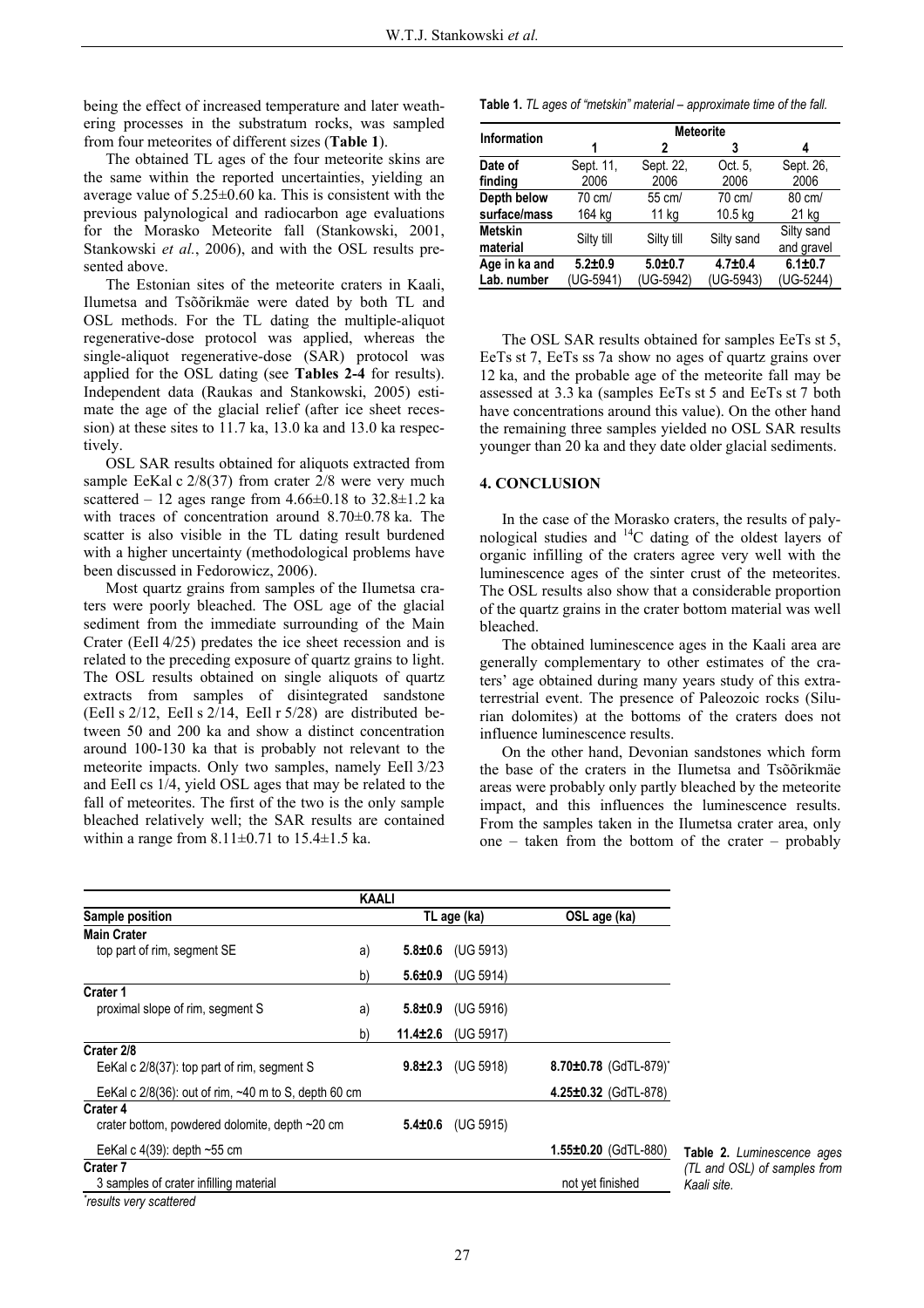| Table 3. Luminescence ages (OSL) of samples from Ilumetsa site. |  |
|-----------------------------------------------------------------|--|
|-----------------------------------------------------------------|--|

| ILUMETSA                                                                                                                                                    |                 |            |  |  |  |
|-------------------------------------------------------------------------------------------------------------------------------------------------------------|-----------------|------------|--|--|--|
| <b>Sample position</b>                                                                                                                                      | OSL age (ka)    |            |  |  |  |
| Main Crater - Põrguhaud<br>Eell 4/25: glacial sediments ~25 m NE<br>from N rim segment, depth ~110 cm                                                       | $29.8 + 1.6$    | (GdTL-866) |  |  |  |
| Eell 3/23: material of rim distal lower<br>part, segment N, depth ~140 cm                                                                                   | $9.35 \pm 0.46$ | (GdTL-867) |  |  |  |
| Eell s 2/12: disintegrated Devonian<br>sandstone of proximal crater slope,<br>segment N, depth ~130 cm                                                      | 127.6±6.4       | (GdTL-869) |  |  |  |
| Eell s $2/14$ : as above, depth ~190 cm                                                                                                                     | $126.7 \pm 5.3$ | (GdTL-870) |  |  |  |
| Eell cs $1/4$ : crater bottom – disinte-<br>grated Devonian sandstone, depth<br>$\sim$ 130 cm ( $\sim$ 80 cm of young organic<br>sediments with sand below) | $7.24 \pm 0.75$ | (GdTL-868) |  |  |  |
| Põrguhaud S Crater                                                                                                                                          |                 |            |  |  |  |
| Eell r 5/28: crater bottom – disinte-<br>grated Devonian sandstone, depth<br>$\sim$ 260 cm ( $\sim$ 220 cm of young em-<br>bankment)                        | 106.9±3.6       | (GdTL-871) |  |  |  |

**Table 4.** *Luminescence ages (OSL) of samples from Tsõõrikmäe site.*

| TSÕÕRIKMÄE                                                                                                    |                 |            |  |  |
|---------------------------------------------------------------------------------------------------------------|-----------------|------------|--|--|
| Sample position                                                                                               | OSL age (ka)    |            |  |  |
| Tsõõrikmäe Crater<br>EeTs st 5: glacial sediments $\sim80$ m to<br>S from the rim, segment S, depth<br>~80 cm | 4.44±0.25       | (GdTL-874) |  |  |
| EeTs st 6: as above, depth $~140$ cm                                                                          | $29.4 + 1.7$    | (GdTL-875) |  |  |
| EeTs st 7: as above, distal part of the<br>rim, segment S, depth 30 cm                                        | $1.29 \pm 0.13$ | (GdTL-876) |  |  |
| EeTs $t/13$ : top part of the rim, seg-<br>ment S, depth 60-70 cm                                             | 20.87±0.87      | (GdTL-873) |  |  |
| EeTs st/tg 4: as above, depth 100-<br>110 cm                                                                  | $48.6 \pm 1.9$  | (GdTL-872) |  |  |
| EeTs ss 7a: top part of the rim, seg-<br>ment N, depth 130 cm                                                 | $3.21 \pm 0.15$ | (GdTL-877) |  |  |

dates the event in agreement with  $^{14}$ C dates. In the case of Tsõõrikmäe crater samples, OSL ages suggest a more recent fall of the meteorite (around 3 ka BP) than earlier estimates that were based on palynological and radiocarbon evidence.

The luminescence measurements and dating seem to be a promising method of recognizing small impact craters. Both the material in the crater and the material ejected during the impact have not been bleached completely, and this must be taken into account when interpreting the results. Small meteoritic bodies falling onto loose Quaternary and Neogen deposits do not always produce characteristic features like an impact breccia, high-pressure minerals or glass, so luminescence dating may be the only way of identifying impact craters.

#### **ACKNOWLEDGEMENTS**

The authors are grateful to: Prof. Dr Jorg Negendank and Dr Markus J. Schwab from GeoForschungsZentrum, Potsdam for coring lakes in Morasko meteorite reserve, to Mrs Reet Tiirmaa from Institute of Geology at Tallinn Technical University for help in Kaali, Ilumetsa and Tsõõrikmäe field work, and to Dr hab. Tomasz Goslar from Poznań Radiocarbon Laboratory, as well as to Dr Tom van Loon who read the manuscript and improved the language. The financial support for the research work was provided by the Polish Ministry of Science and Higher Education through the research project No 3 P04E 004 25, and by the Polish Academy of Sciences and the Estonian Academy of Sciences through the Estonian-Polish Research Project.

#### **APPENDIX. Laboratory procedures used in luminescence dating.**

Quartz grains extraction procedure consisted of following steps:

- 1) Acid treatment: sediment sample is treated for 24 hours with a 4% HCl solution at ambient temperature. The acid treatment was prolonged when necessary to remove all the carbonates.
- 2) Base treatment: remaining material is treated for 24 hours with a 2% NaOH solution at ambient temperature.

These two steps are applied to leach the carbonates and to remove organic matter.

- 3) Remaining material is rinsed in distilled water and dried at temperature not exceeding 40°C.
- 4) Grains are then screened on sieves (mesh sizes 90, 125, 200  $\mu$ m) and etched with concentrated HF (40%) HF for 60 min at ambient temperature) to remove the outer layer of quartz grains and to dissolve grains of other minerals.

The outermost layer of a grain is exposed to alpha particles that have different efficiency in producing OSL signal than other radiation types. Removing this layer simplifies the dosimetry of grains.

- 5) Etched grains are rinsed in distilled water and in 4%  $HCl$  (or  $8\%$   $HNO<sub>3</sub>$ ) solution to remove fluorine compounds, and then rinsed again in distilled water before drying.
- 6) Quartz grains are stored for luminescence measurements.

The single aliquot regenerative dose SAR protocol (Murray and Wintle, 2000) was used in OSL measurements. The SAR protocol cycle consists of six steps.

- 1) Laboratory irradiation, regenerative dose *Di*.
- 2) Preheat at  $T_{ph}$  for  $t_{ph}$  time.
- 3) OSL measurement at  $T_{OSL}$ , stimulation for  $t_{OSL}$ .
- 4) Laboratory irradiation, test dose *Dt*.
- 5) Preheat at  $T_{tph}$  for  $t_{tph}$  time.
- 6) OSL measurement at  $T_{OSL}$ , stimulation for  $t_{OSL}$ . Typical values:

 $T_{ph} = 220$ °C;  $t_{ph} = 10$  s,  $T_{tph} = 160$ °C;  $t_{tph} = 10$  s,

 $T_{OSL} = 125$ °C;  $t_{OSL} = 30$  s,